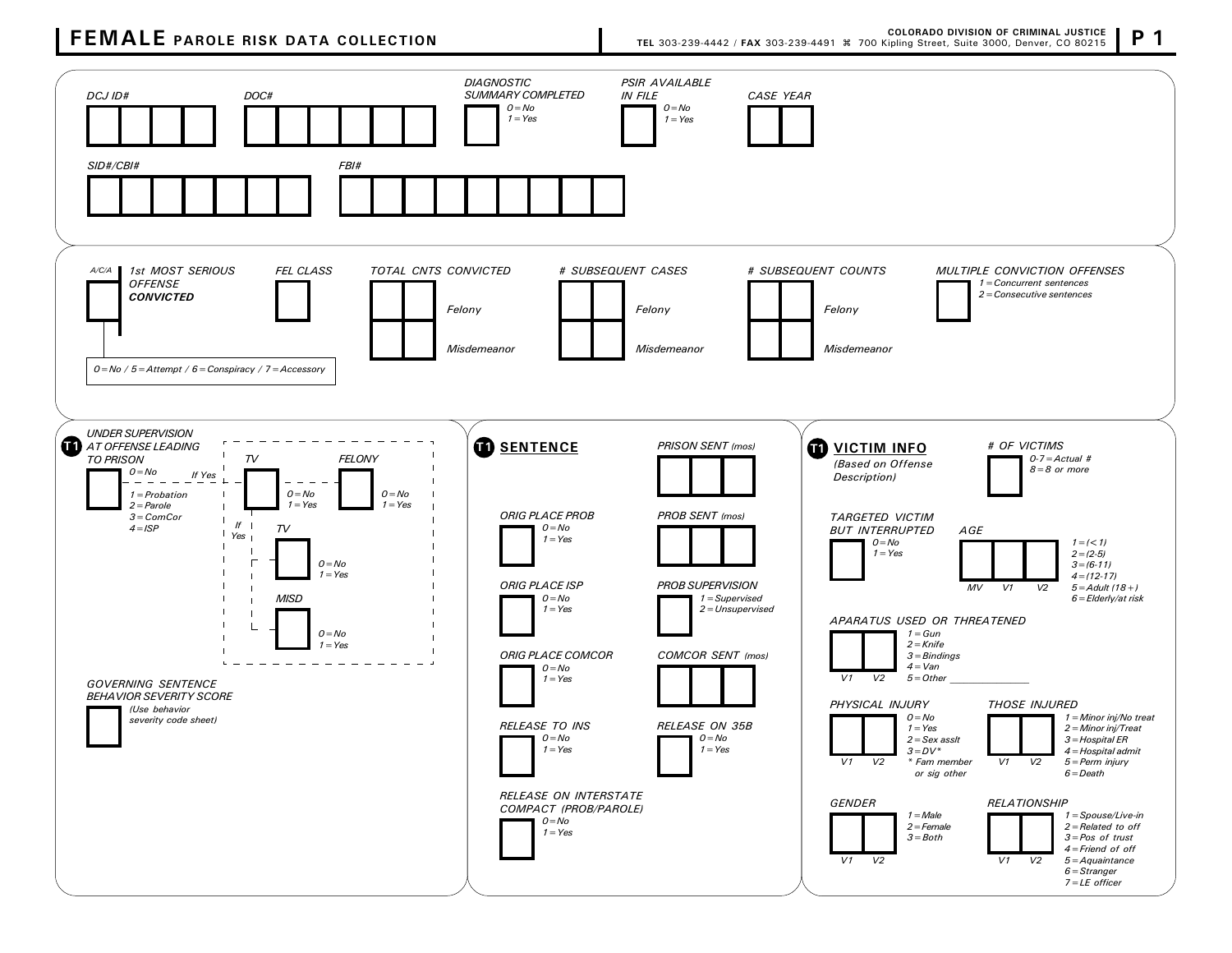## FEMALE PAROLE RISK DATA COLLECTION

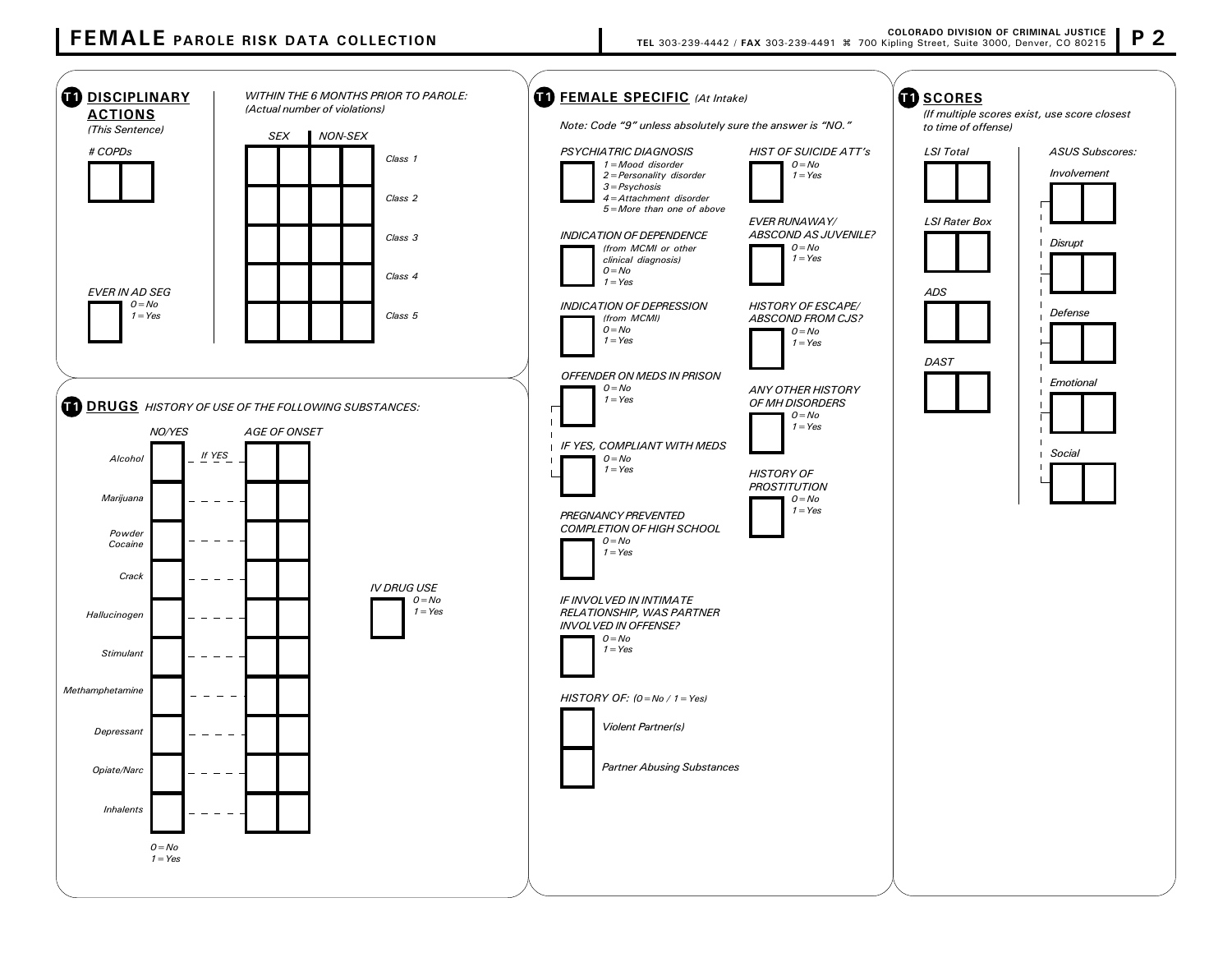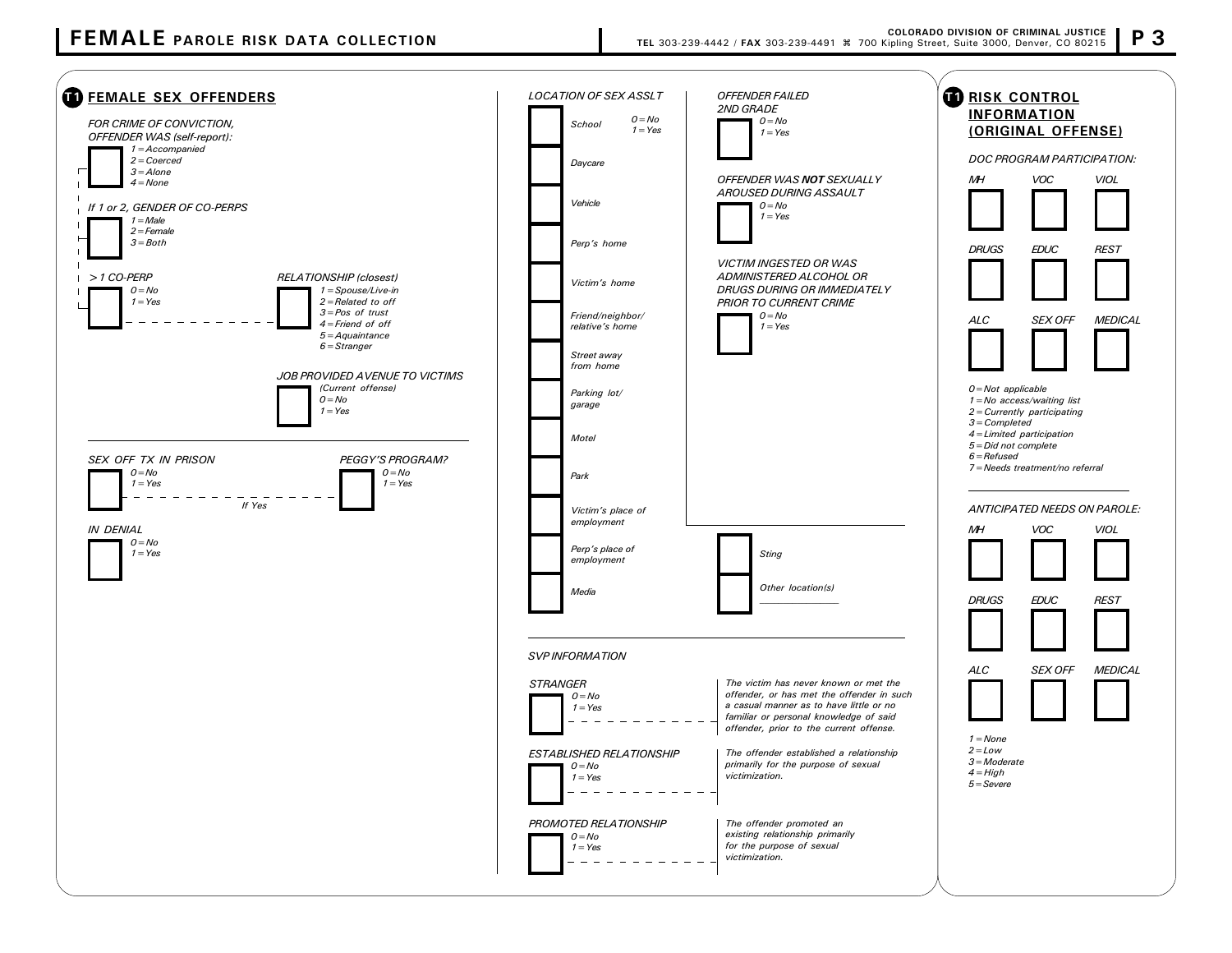## FEMALE PAROLE RISK DATA COLLECTION

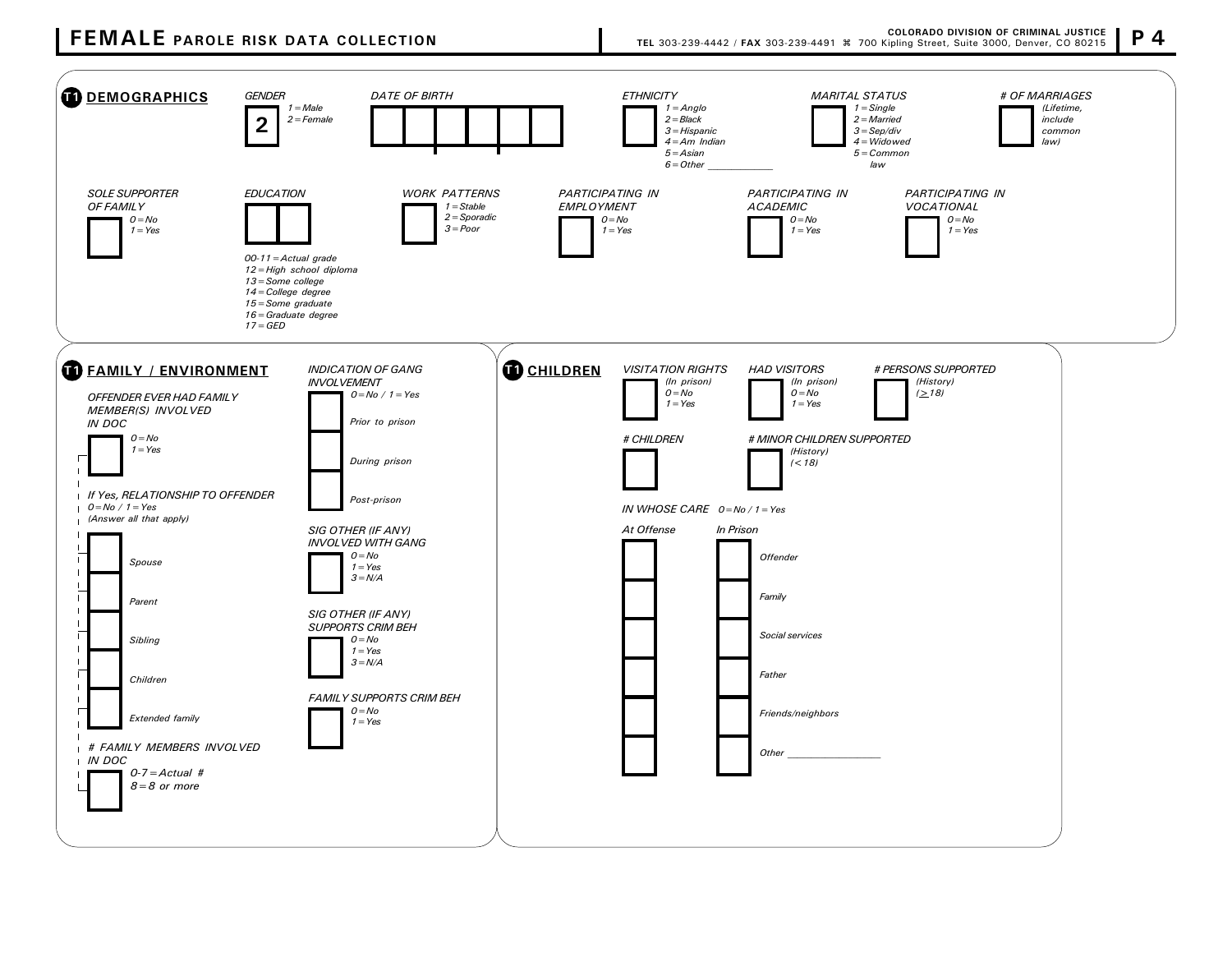